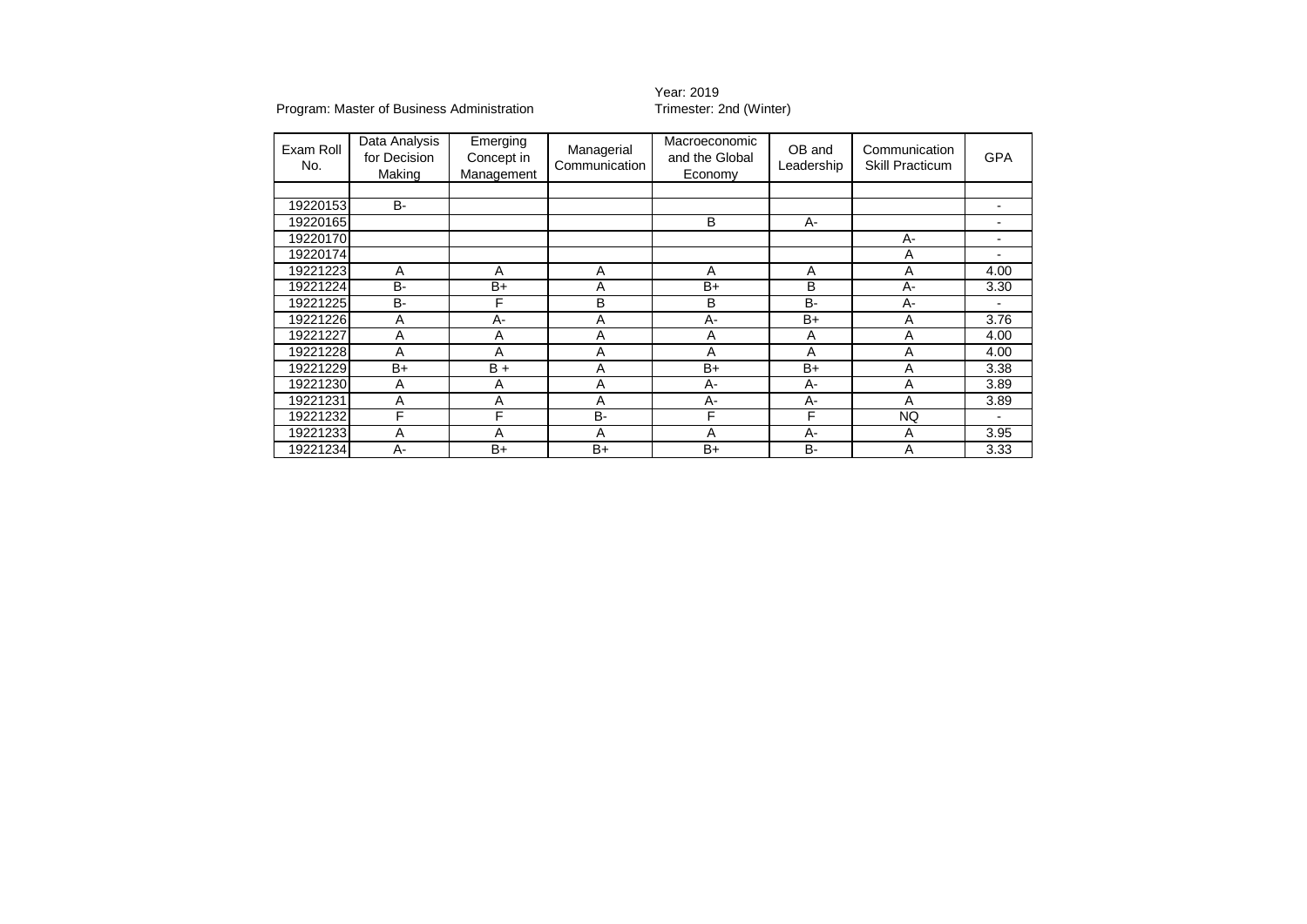Program: Master of Business Administration

# Year: 2019<br>Trimester: 3rd (Winter)

| Exam Roll<br>No. | Human<br>Resources<br>Management | Managerial<br>Accounting | Financial<br>Management | <b>Business</b><br>Research<br>Methodology | Marketing<br>Management | e-Commerce:<br>Practicum | <b>GPA</b> |
|------------------|----------------------------------|--------------------------|-------------------------|--------------------------------------------|-------------------------|--------------------------|------------|
|                  |                                  |                          |                         |                                            |                         |                          |            |
| 18220508         | F                                | $\overline{B}$           |                         |                                            |                         |                          |            |
| 18220515         |                                  |                          |                         |                                            | $\overline{B}$          |                          |            |
| 18220516         |                                  | B                        | F                       |                                            |                         |                          |            |
| 18220517         |                                  | B                        | F                       |                                            |                         |                          |            |
| 18220519         | F                                |                          |                         |                                            |                         |                          |            |
| 18220525         |                                  |                          | F                       |                                            |                         |                          |            |
| 18220527         |                                  |                          |                         |                                            | Abs                     |                          |            |
| 18220528         |                                  | B                        |                         |                                            |                         |                          |            |
| 19220151         | $\overline{A}$                   | A                        | A                       | A-                                         | A<br>А-                 |                          | 3.92       |
| 19220153         | A                                | A-                       | A                       | A                                          | $A -$                   | A                        | 3.89       |
| 19220154         | $\overline{A}$ -                 | $A -$                    | F                       | A                                          | $\overline{B+}$         | A                        |            |
| 19220155         | $\overline{A}$                   | A                        | A                       | $A -$                                      | A-                      | $\overline{\mathsf{A}}$  | 3.89       |
| 19220156         | $\overline{A}$                   | $\overline{A}$           | A                       | A                                          | A                       | A-                       | 3.97       |
| 19220157         | Ā                                | $\overline{B}$           | $\overline{A}$          | $\overline{A}$ -                           | $A -$                   | A                        | 3.76       |
| 19220158         | $\overline{A}$                   | A-                       | A                       | A                                          | $A -$                   | A                        | 3.89       |
| 19220159         | $\overline{A}$                   | A-                       | A                       | A-                                         | A                       | A                        | 3.89       |
| 19220160         | A-                               | $B+$                     | $B+$                    | A                                          | A-                      | A-                       | 3.61       |
| 19220161         | $A -$                            | A-                       | $A -$                   | A                                          | $A -$                   | A                        | 3.78       |
| 19220162         | $B+$                             | $B+$                     | $B+$                    | $\overline{A}$                             | $B+$<br>A-              |                          | 3.46       |
| 19220163         | A                                | A                        | A-                      | $B+$                                       | A-<br>A                 |                          | 3.76       |
| 19220164         | A                                | A                        | Α                       | A-                                         | А-<br>A                 |                          | 3.89       |
| 19220165         | A                                | А-                       | F                       | A-                                         | $B+$                    | A                        |            |
| 19220166         | $\overline{A}$                   | A                        | A                       | A                                          | A                       | A                        | 4.00       |
| 19220167         | A                                | A                        | A-                      | A                                          | A-                      | A                        | 3.89       |
| 19220168         | A                                | A-                       | A                       | A-                                         | A-                      | A                        | 3.84       |
| 19220169         | A                                | A                        | A                       | A                                          | A                       | A-                       | 3.97       |
| 19220170         | A-                               | А-                       | A                       | $A -$                                      | $A -$                   | A-                       | 3.75       |
| 19220171         | $A -$                            | $B+$                     | $\overline{A}$          | $B+$                                       | $A -$                   | A-                       | 3.61       |
| 19220172         | $\overline{A}$ -                 | A                        | A                       | A-                                         | A-                      | A-                       | 3.81       |
| 19220173         | $A -$                            | $\overline{B+}$          | $\overline{B+}$         | $A -$                                      | $A -$                   | A                        | 3.58       |
| 19220174         | A                                | $\overline{B+}$          | A-                      | A-                                         | A-                      | Α                        | 3.71       |
| 19220175         | A-                               | A                        | A                       | A                                          | $B+$                    | A                        | 3.82       |
| 19220176         | A                                | A                        | A                       | A                                          | A                       | Α                        | 4.00       |
| 19220177         | $\overline{A}$ -                 | $\overline{A}$ -         | $\overline{A}$          | $\overline{B+}$                            | $\overline{A}$ -        | $\overline{A}$ -         | 3.68       |